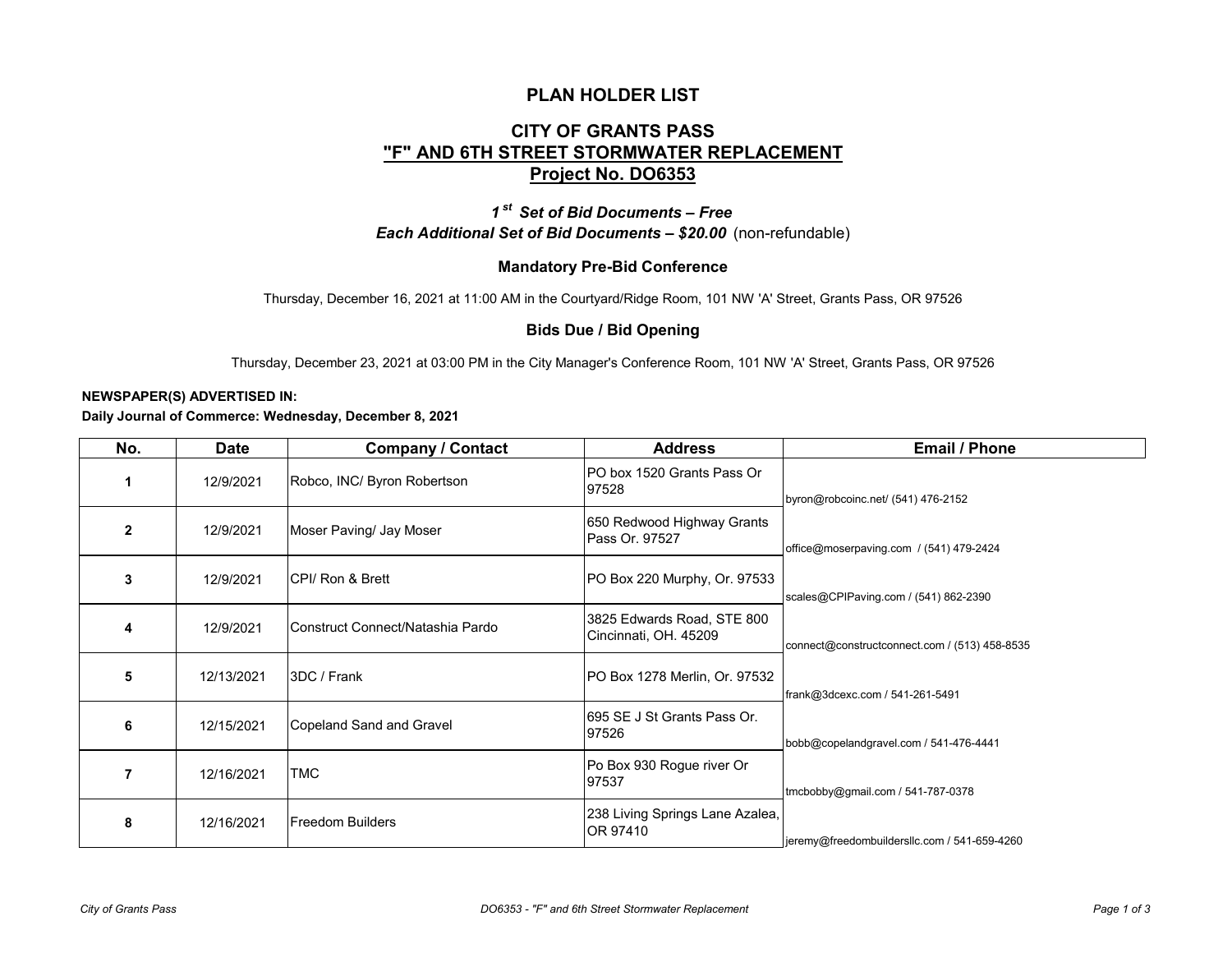| $\boldsymbol{9}$ | 12/21/2021 | Jesse Rodriguez Construction LLC | Po Box 1945 Silverton, OR<br>97381 | jesse@diggingit.us / 503-931-5114 |
|------------------|------------|----------------------------------|------------------------------------|-----------------------------------|
| ${\bf 10}$       |            |                                  |                                    |                                   |
| 11               |            |                                  |                                    |                                   |
| $12$             |            |                                  |                                    |                                   |
| $13$             |            |                                  |                                    |                                   |
| $14$             |            |                                  |                                    |                                   |
| 15               |            |                                  |                                    |                                   |
| ${\bf 16}$       |            |                                  |                                    |                                   |
| $17$             |            |                                  |                                    |                                   |
| ${\bf 18}$       |            |                                  |                                    |                                   |
| 19               |            |                                  |                                    |                                   |
| ${\bf 20}$       |            |                                  |                                    |                                   |
| 21               |            |                                  |                                    |                                   |
| ${\bf 22}$       |            |                                  |                                    |                                   |
| 23               |            |                                  |                                    |                                   |
| ${\bf 24}$       |            |                                  |                                    |                                   |